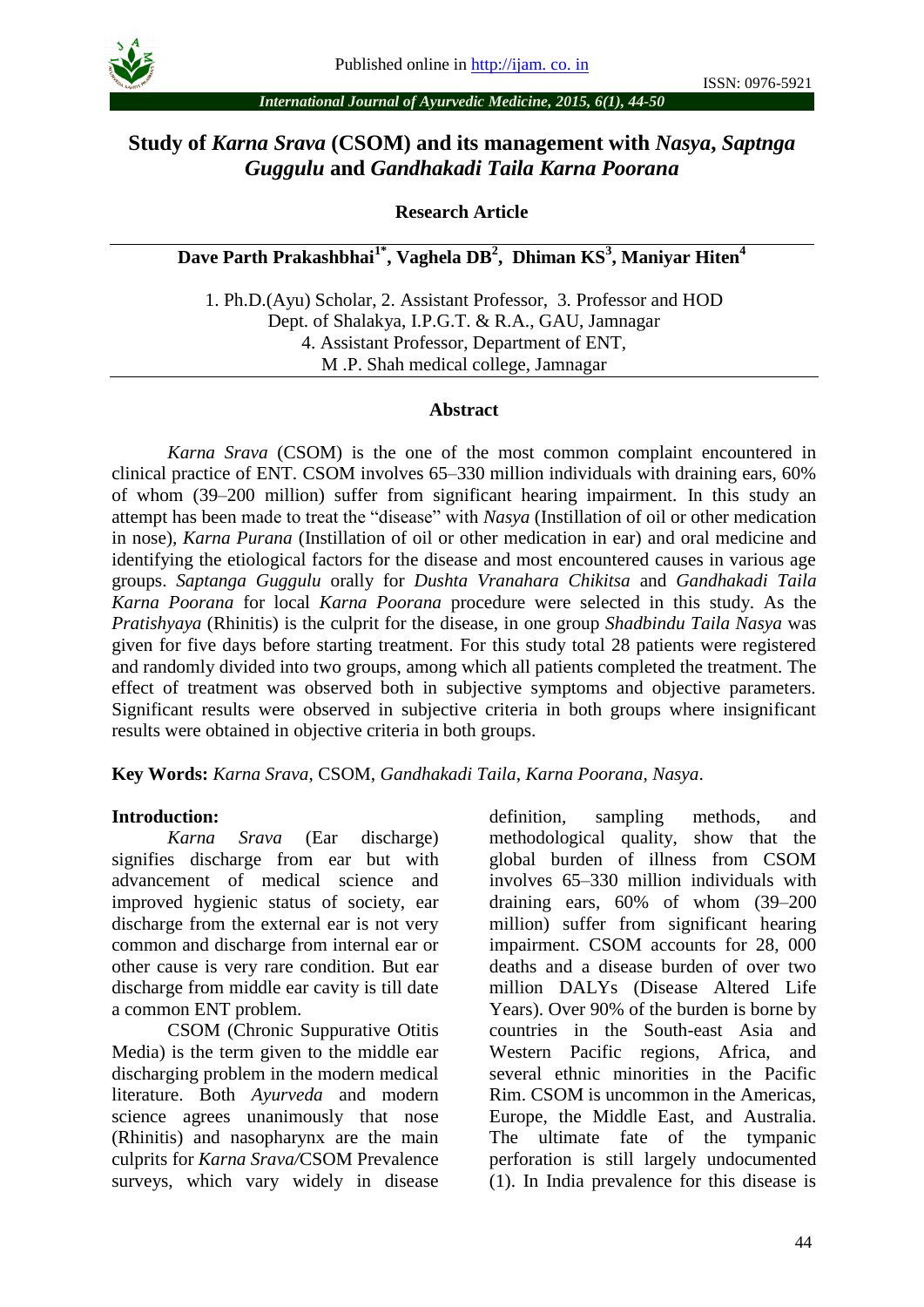

*Dave P Prakashbhai A et. al., Ear Discharge and its Management with Oral Medication and Karna Poorana*

7.8%, which is considered as high according to WHO. Prevalence is 46 and 16 per thousand in rural and urban population respectively. It is single most important cause for deafness in rural population (2).

As *Pratishyaya* is the root cause for the disease, *Shiro Virechana* was selected in one group. *Dushta Vranahara Chikitsa* and *Karna Poorana* were advocated in both the groups. Treatment protocol was designed according to *Chikitsa Sutra* (Line of treatment) given in *Sushruta Samhita* and *Ashtanga Samgraha*.

For this study total 28 patients were registered and randomly divided into two groups by simple random sampling method, among which all patients completed the treatment. The effect of treatment was observed both in subjective symptoms and objective parameters.

For the present study *Gandhakadi Taila* (3) *Karna Poorana*, *Saptanga Guggulu* (4) and *Shadabindu Taila* (5) were selected as trial drugs.

## **Materials and Methods**

Aims and objectives:

The present study was based on following aims and objectives:

- Conceptual study of *Karna Srava*  (CSOM).
- To study the etiological factors for different age groups in *Karna Srava*  (CSOM).
- To evaluate the role of trial drugs in the management of *Karna Srava*  (CSOM)*.*

Inclusion criteria:

Patients attending the OPD and IPD of the department of Shalakya of I.P.G.T. & R.A., Hospital Jamnagar, fulfilling the criteria of selection fulfilling the diagnostic criteria which are based on signs and symptoms of *Karna Srava*  (CSOM) and examination were selected for present study. The special proforma was prepared on *Ayurvedic* as well as modern guidelines.

Exclusion criteria:

- Patients aged below ten years and above seventy years were excluded.
- Patients having atticoantral type of CSOM.
- Patients suffering from any chronic debilitating disease, with other ear pathology and cases which required surgical intervention were excluded from study.

### Investigation:

Following investigations were carried out before treatment to rule out any systemic disease.

- Haemogram: Hb., T.C, D.C, ESR,
- Bio chemical investigation: FBS.
- Urine: Routine & Microscopic.
- Audiometric and Otoscopic examinations for objective assessments.

This project has been cleared by Institutional Ethics Committee vide its letter No. PGT/7-A/2012-2013/1964, dated: 21/09/2012. This trial was also registered in Clinical Trial Registry of India (CTRI), ref. no REF/2013/09/005653. GROUPING:

- Group- 1:
	- I. *Gandhakadi Taila Karna Poorana* , approx. 1ml. in ear once in the evening,
	- II. *Saptnaga Guggulu***,** 2 tablets each of 500mg orally thrice daily.
- III. *Shadabindi Taila Nasya,* 6 drops in each nostril was given for 5 days before starting the treatment.
- Group- 2: Same treatment protocol was adopted as group 1 except *Nasya.*

### **Duration Of Treatment:**

45 days. One month follow up at intervals of 15 days.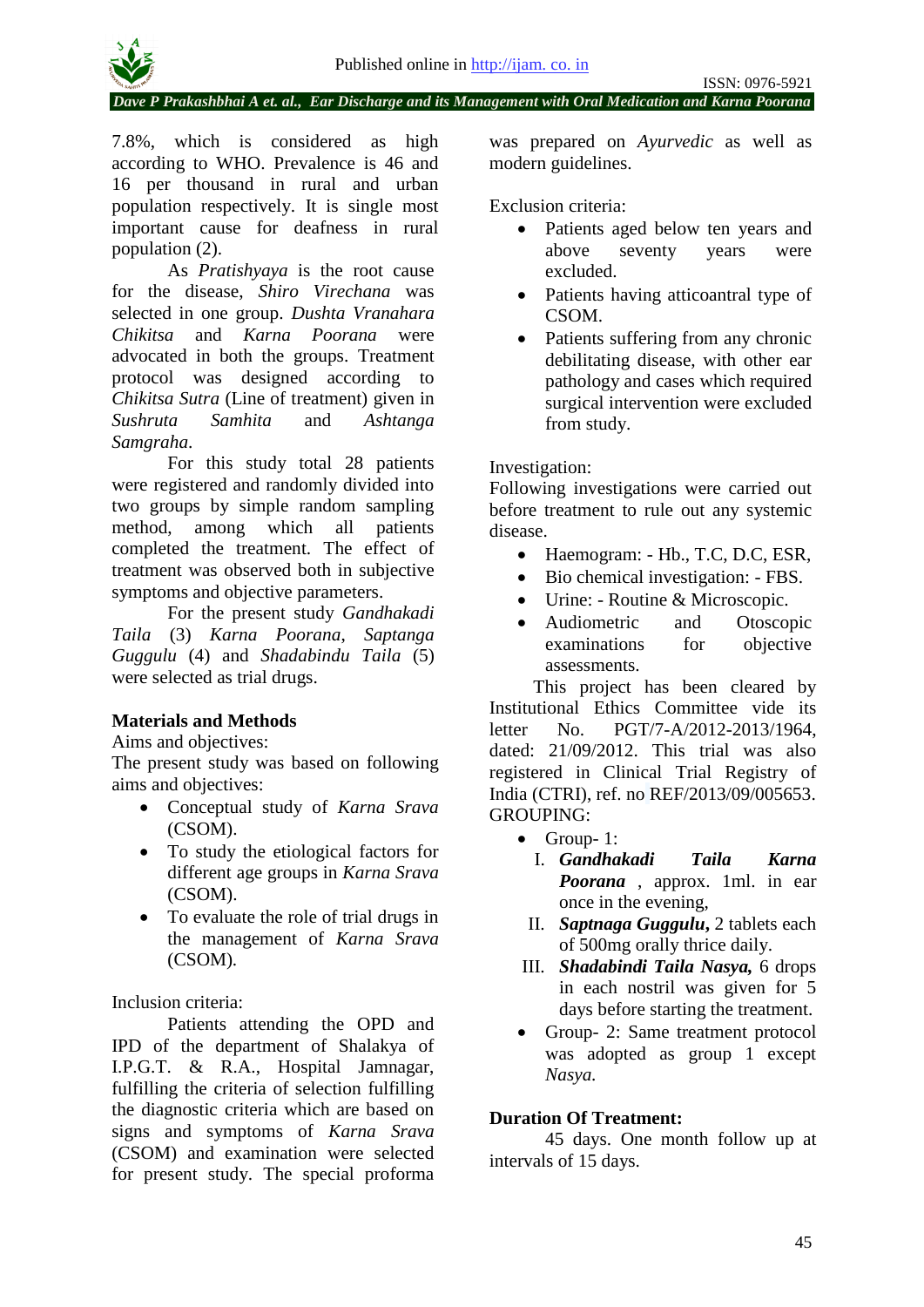

An assessment was made on symptoms and signs before and after treatment. The scoring was given to each criterion. The following criteria were made to assess effect of therapy.

### **(Table 1: Criteria for assessment of therapy)**

| No.                      | <b>Criteria</b> | Percentage |
|--------------------------|-----------------|------------|
|                          | Complete        | 100%       |
|                          | remission       |            |
|                          | Marked          | 99 - 75%   |
|                          | improvement     |            |
| 3                        | Moderate imp.   | 74 - 50%   |
|                          | Mild            | 49 - 25%   |
|                          | Improvement     |            |
| $\overline{\phantom{0}}$ | Unchanged       | $< 25\%$   |

### **Stastical analysis:**

The information gathered on the basis of above observations was subjected to statistical analysis in terms of mean (x), standard deviation (S.D.) and standard error (S.E.). Paired 't' test was carried out at P<0.05, P<0.01 and P<0.001 levels. The obtained results were interpreted as, Insignificant  $P > 0.05$ , Significant  $P < 0.05$  or highly significant  $P < 0.01$  or  $< 0.001$ .

### **Observations and results:**

In this clinical trial of total 28 patients were registered, 14 patients in each, among which all completed the treatment.

Majority of the patients 74.97 % belonged to middle class. Maximum numbers of the patients i.e. 46.11 % were from polluted surrounding of residence followed by 39.57% were from damp surroundings. Majority of the patient i.e.60.69 % were from urban habitat followed by 14.28% from sea-cost. Maximum numbers of the patients i.e. 53.55 % were working in surrounding with direct exposure to cold and wind. Among 28 patients only one patient was having both family and surgical history positive.

Maximum numbers of patients i.e. 100% were having CSOM as a sequel to AOM (Acute Otitis Media), *Avashyaya* (Dew) was seen in 92.82% of patients followed by *Karna Kanduyana* (Ear scratching) in 78.54% of patients, *Pratishyaya* and *Jalakrida* (Water games) were as *Nidana* (Etiological factor) in 71.4% of patients, repeated infections through ET (Eustachian tube), nasopharynx were found as *Nidana* in 57.12% of patients.

Maximum number of patients i.e. 100% had *Karna Srava*, followed by 96.38% patients were having *Badhirya* (Deafness). 89.25% of patients had *Karna Kandu* (Itching in ear), 78.54% patients had *Karna Pratinaha* (Feeling of ear blockage) and 21.42% patients had *Karna Nada* (Ringing ear/Tinnitus) as symptom. *Karna Shula* (Earache/Otalgia) was observed in 14.28% of patients.

In *Karna Srava* 96.97% relief was observed in group A and 86.86% relief was observed in group B.100% relief was obtained in *Karna Shula* in both groups. In *Karna Kandu* 100% and 81.82% relief was observed in grup A and group B respectively. In *Karna Pratinaha*  accordingly 73.33% and 80% relief was gained respectively in group A and group B. In *Karna Nada* 75% and 14.29% relief was gained respectively in group A and group B. Only 2.44% and 10.25% relief was observed in tympanic membrane perforation in group A and group B respectively. In deafness 15% and 5.26% relief was observed in deafness in group A and group B respectively. Group A has better percentage wise result on all chief complains than Group B except *Karna Pratinaha*, while group B has better result in *Karna Pratinaha* than group A.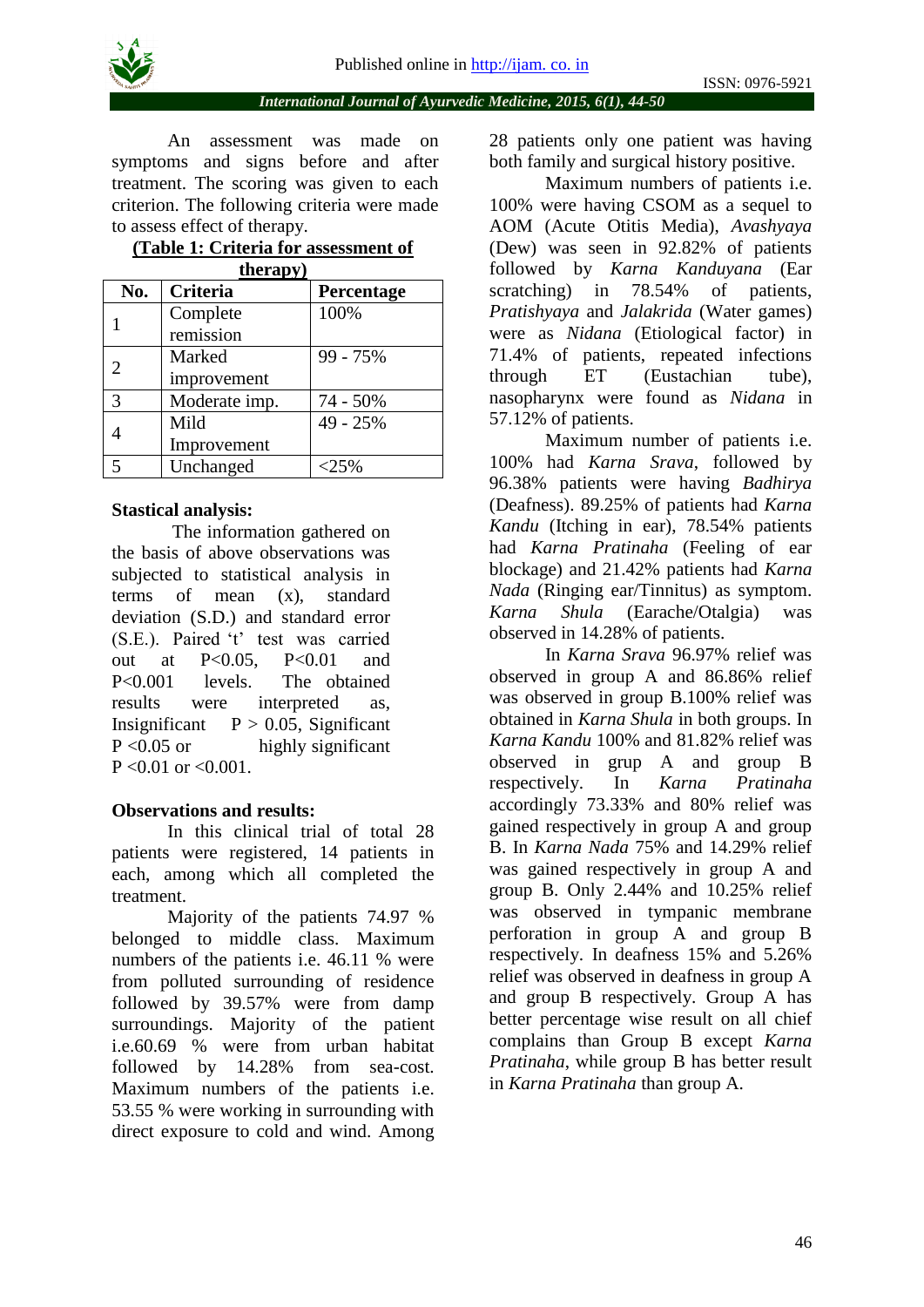

*Dave P Prakashbhai A et. al., Ear Discharge and its Management with Oral Medication and Karna Poorana*



**(Comparative effect of therapy on chief complains and objective criteria of Karna Srava (CSOM)** (% relief, n=14)**)**



**(Assessment of therapy (n=14))**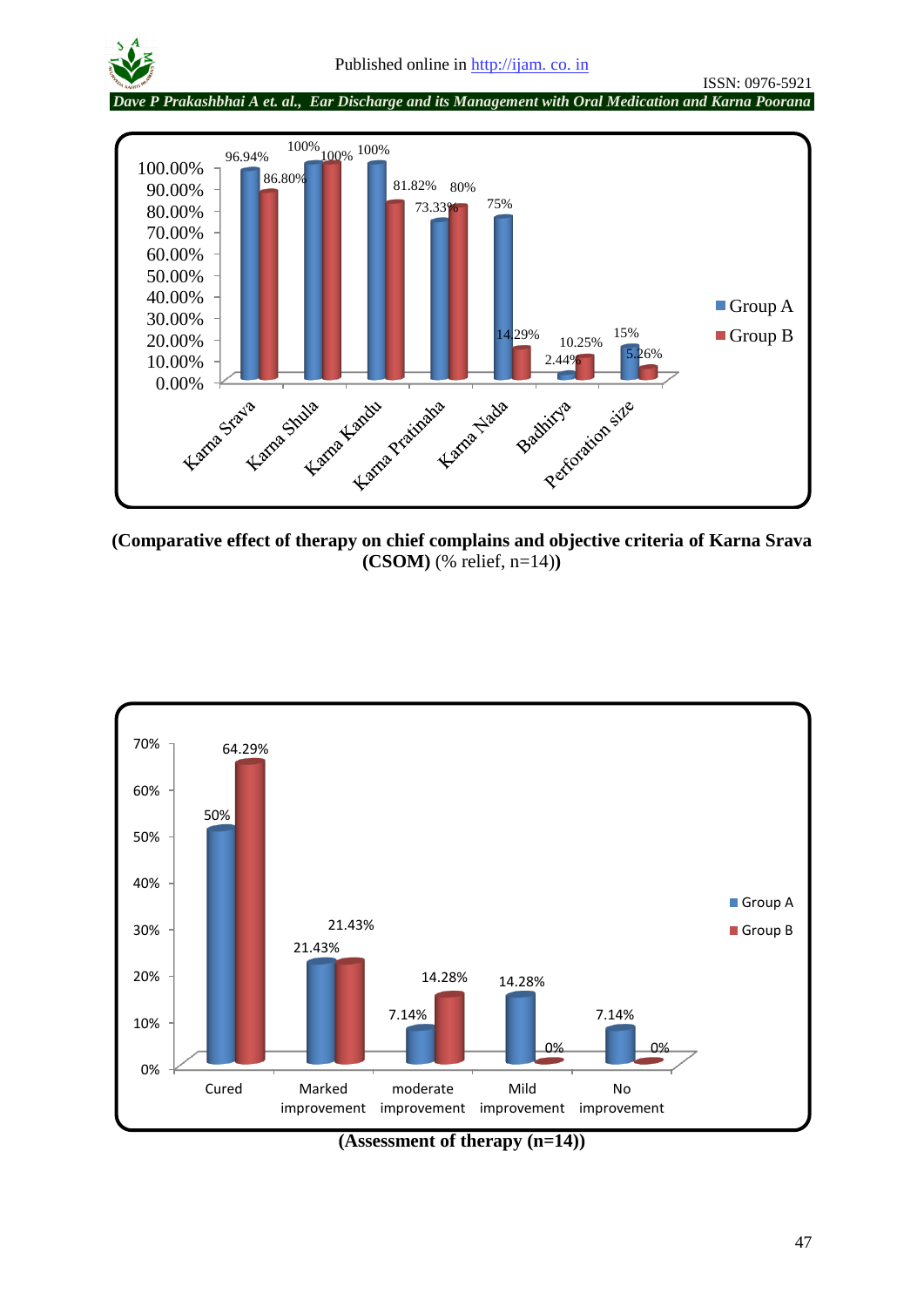*International Journal of Ayurvedic Medicine, 2015, 6(1), 44-50*

Complete relief was found in 50% and 64.29% of patient in both groups respectively. 21.43% patients got marked relief in both group. 7.14% and 14.28% patients got moderate relief respectively in group A and group B. 14.28% patients got mild relief and 7.14% patients got no relief in group A.

## **Discussion**:

Majority of the patients 74.97 % belonged to middle class. Socio Economic Status is having direct relation with prevalence, lower groups are having high incidence (6). 14.28% patients were from sea-cost as Jamnagar area is near to sea and *Avashyaya* is said to be key factor in etiology of *Karna Srava* by our *Aacharya.* Family history was found positive in only one patient among 28 which shows that the disease has no genetic pre despondence. *Avashyaya* was seen in 92.82% of patients as Jamnagar is near to sea-cost, and patients were having habit of going out in morning for routine work or exercise, this *Nidana* is almost inescapable for most patients. *Karna Kanduyana* was observed in 78.54% of patients, *Pratishyaya* was detected as *Nidana* in 71.4% of patients as it causes tubal occlusion which is prime cause in pathogenesis of CSOM.

Maximum number of patients i.e. 100% had *Karna Srava* as it is the principal symptom of disease, followed by 96.38% patients were having *Badhirya* (i.e. conductive hearing loss for this study) as the disease affects conductive aperture. 89.25% of patients had *Karna Kandu*  which can be due to discharge present in EAC, 78.54% patients had *Karna Pratinaha* that can be because of discharge and eustechian tube blockage.

In group A statistically highly significant result was obtained in *Karna Srava and Karna Kandu* as "p" is <0.001. On the other hand insignificant results were achieved for *Karna Shoola, Karna Pratinaha, Karna Nada* as "p" is >0.05. This is because in group A oral medicine

and *Karna Poorana* were advocated. *Karna Poorana* is a local measure which helps in reliving *Karna Srava* and *Karna Kandu*. While Karna Pratinaha and Karna Shoola are mainly due to tubal dysfunction local and/or oral medications can not give better results in such pathology.

In group B statistically highly significant result was obtained in *Karna Srava*, *Karna Pratinaha* and *Karna Kandu* as "p" is <0.001. Group B showed better results than group A in *Karna Pratinaha* because in *Nasya Karma* due to virtues of *Sthanika Abhyanga* and *Swedana* mucosal edema of eustechian tube decreases. With help of slight head low posture and little forceful inhalation drug reaches to the sinuses, middle ear (via eustechian tube) olfactory area and cranial cavity. It opens the eustechian tube which is the culprit for the disease *Karna Srava* (CSOM). On the other hand insignificant results were obtained for *Karna Shoola*, *Karna Nada* as " $p$ " is  $>0.05$ .

Insignificant results were obtained for *Karna Shula* and *Karna Nada* as among 28 patients only 2 and 4 patients respectively were having complains of *Karna Shula* and *Karna Nada* and though they got relief it was not possible to evaluate results statistically. Results in objective criteria were statistically insignificant for group A and group B both. Among twenty eight patients perforation was healed in only two patients in group B and size was reduced from small to tiny in one patient in group B, as these patients were from younger age group and having good *Bala* and were having a shorter history than other patients. Appearance of pinkish margins was noted in many patients but perforation did not heal as perforation size was not tiny or small. In addition to this, avoidance of *Nidana* was not possible for them. Patients got subjective relief in deafness, but in PTA there was no change than before. Hearing threshold was improved in many patients but those changes were not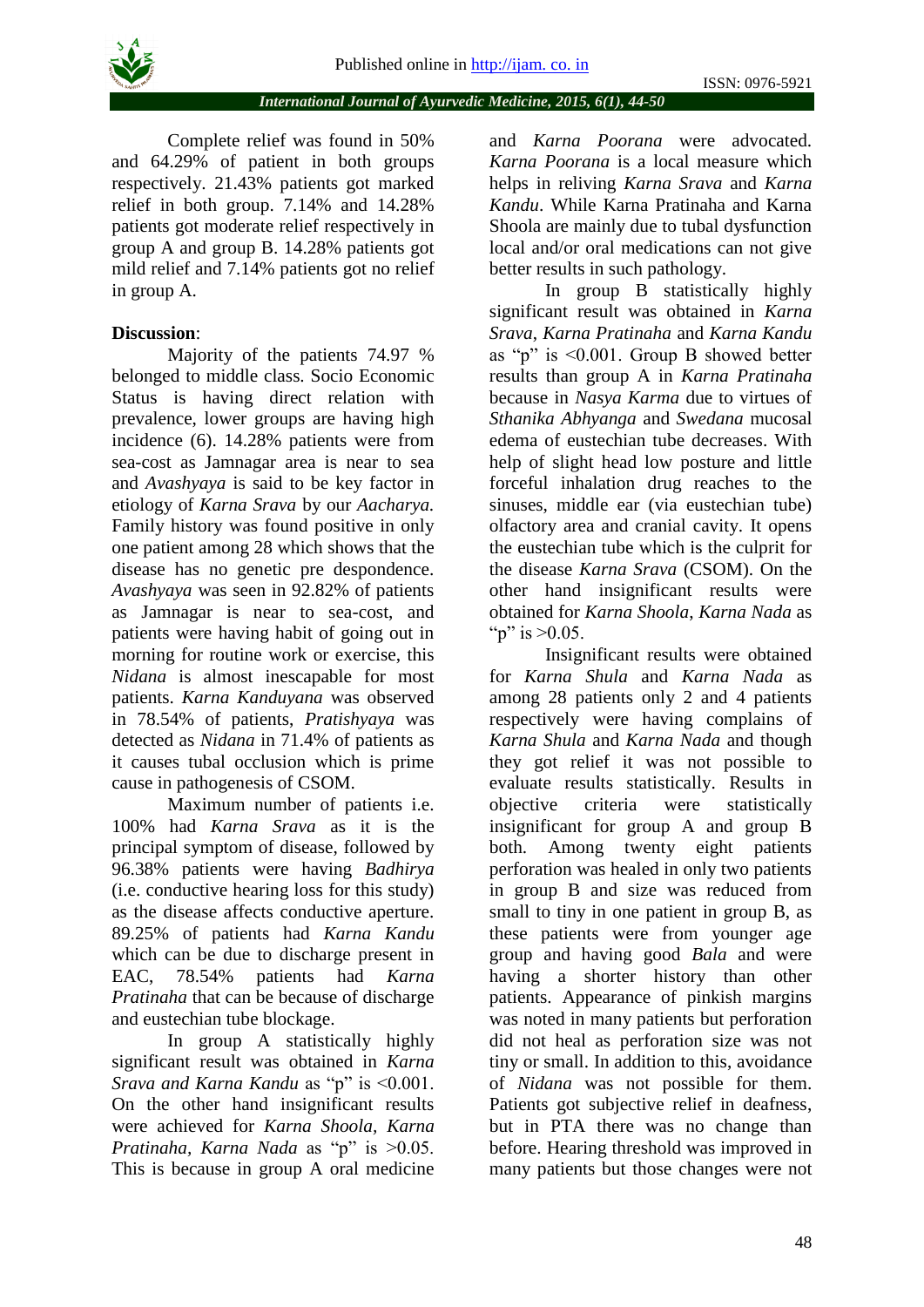*Dave P Prakashbhai A et. al., Ear Discharge and its Management with Oral Medication and Karna Poorana*

sufficient to have effect on the criteria for deafness in audiometric examination. In audiometric examinations further advancement of deafness or any sensory neural deafness was not found that shows systemic and local drugs are not having any ototoxic effects.

## Probable mode of action:

All drugs in *Gandhakadi Taila* mentioned in Karna Rogadhikara are *Ushna Virya* and *Katu Vipaki* thus it eliminates *Kapha. Haridra* is having *Vrana Shodhana, Vrana Ropana* properties this promotes healing of tympanic membrane perforation. With help of *Laghu-Ruksha Guna* of *Hridra* and *Dhatura Kapha* is eliminated and *Ruksha*  is helpful in discharging condition. *Laghu Guna* is *Lekhana* and *Vrana Ropana*, and *Varnakara* (7). *Gandhaka* and *Manahshila*  are having *Rasayana* property. *Haridra*  and *Sarshapa* also possess anti fungal property by this virtue fungal infection of ear which is seen due to inadequate care by patient after *Karna Poorana* or as a complication of CSOM is prevented. All drugs used are having strong insecticidal and anti bacterial activities thus help in elimination of local infection. On analytic study this formulation was found to seize high acid value (33.653) for this reason it removes squamous epithelium from margin of perforation that is the reason for permanent perforation, same principle is applied in allopathic medicine in chemical cauterization by  $AgNO_3$ , TCA etc.

Ingredients of *Saptanga Guggulu* mentioned in Nadivrana Prakarana are having *Kaphaghna, Vedanasthapana, Deepana, Pachana. Anulomana, Dhatu Vardhaka* hence all these help in chronic condition of like CSOM and elimination of *Pratishyaya* and *Kapha. Guggulu* is *Shodhana, Ropana* thus helps in wound healing and promotes healing of tympanic perforation*. Shoola-prashamana, Krimighna* properties are useful in condition of *Karna Shula* and infection*.* 

*Rasayana* and *Nadi Balya* properties prevent cochlear damage due to disease. *Aamalaki, Pippali* and *Shunthi* are having beneficial effects on immune system so this formulation boosts immune system and repeated infections are prevented. Nearly all drugs are having antiinflammatory, anti microbial and anti bacterial properties which is helpful in systemic eradication of disease and mucosal edema of eustechian tube which is main culprit in the disease.

Most drugs used in *Shadabindu Taila* mentioned in Shiro Rogadhikara are having *Tikshana*, *Ushna Virya, Katu Vipaki* properties this is how they work as *Kaphahara*, *Vata Anulomana, Shirovirechana*. *Vidanga* is said to be Useful in *Jirna Pratishyaya* and *Twaka* is *Peenasanashna* by this way this formulation helps in elimination of *Pratishyaya* which is a main factor for CSOM. This is how this drug works in complete eradication of disease. *Karkatashrungi* is Anti-allergic and *Aeranda Moola* is having immunizing property by these virtues it helps in controlling allergy which is the important cause in pathogenesis of CSOM. Utmost drugs are having anti-bacterial and/or antiinflammatory activities so *Shadabindu Taila* eradicates local and systemic infections, decreases mucosal edema of Eustachian tube and promotes proper drainage of middle ear secretions. All these *Rasayana, Snigdha, Shita, Madhura,*  anti allergic and anti biotic properties increase the general and local immunity (Mucosal health).

In *Purva Karma* for *Karna Poorana* gentle massage is done with luke warm medicated oil around the ear and pinna. After this heat is applied arround ear with towel soaked in boiling water this causes vasodilation and thus increase permiability of capilaries. Instilled medicine in ear canal gets absorped by skin lining external auditory meatus and tympanic membrane and reaches systemic